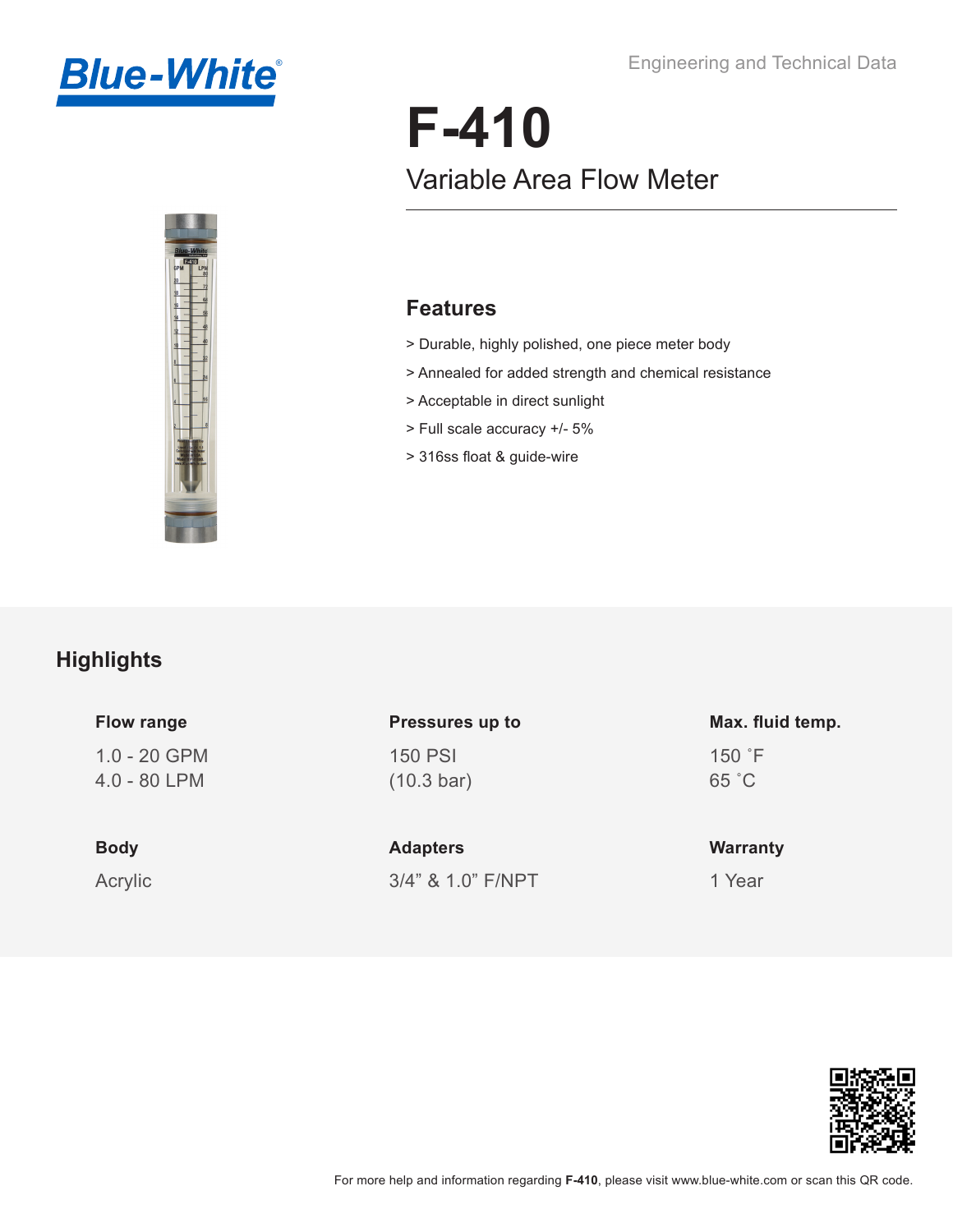# **Engineering Specifications** F-410

| <b>Maximum Working Pressure</b>    | 150 PSI (10.3 bar) @ 70 °F (21 °C)      |  |  |
|------------------------------------|-----------------------------------------|--|--|
| <b>Maximum Fluid Temperature</b>   | 150 °F(65 °C) @ 0 PSI                   |  |  |
| <b>Full Scale Accuracy</b>         | $+/- 5%$                                |  |  |
| <b>Calibration Fluid</b>           | water, specific gravity 1.0             |  |  |
| <b>Scale Length</b>                | 5" (127mm)                              |  |  |
| <b>Environment</b>                 | Acceptable for direct sunlight exposure |  |  |
| <b>Maximum Pressure Drop</b>       | 2 PSI                                   |  |  |
| <b>Approximate Shipping Weight</b> | 2 lb (.91kg)                            |  |  |
|                                    |                                         |  |  |

#### **Dimensions**

#### **Maximum Temperature vs. Pressure**

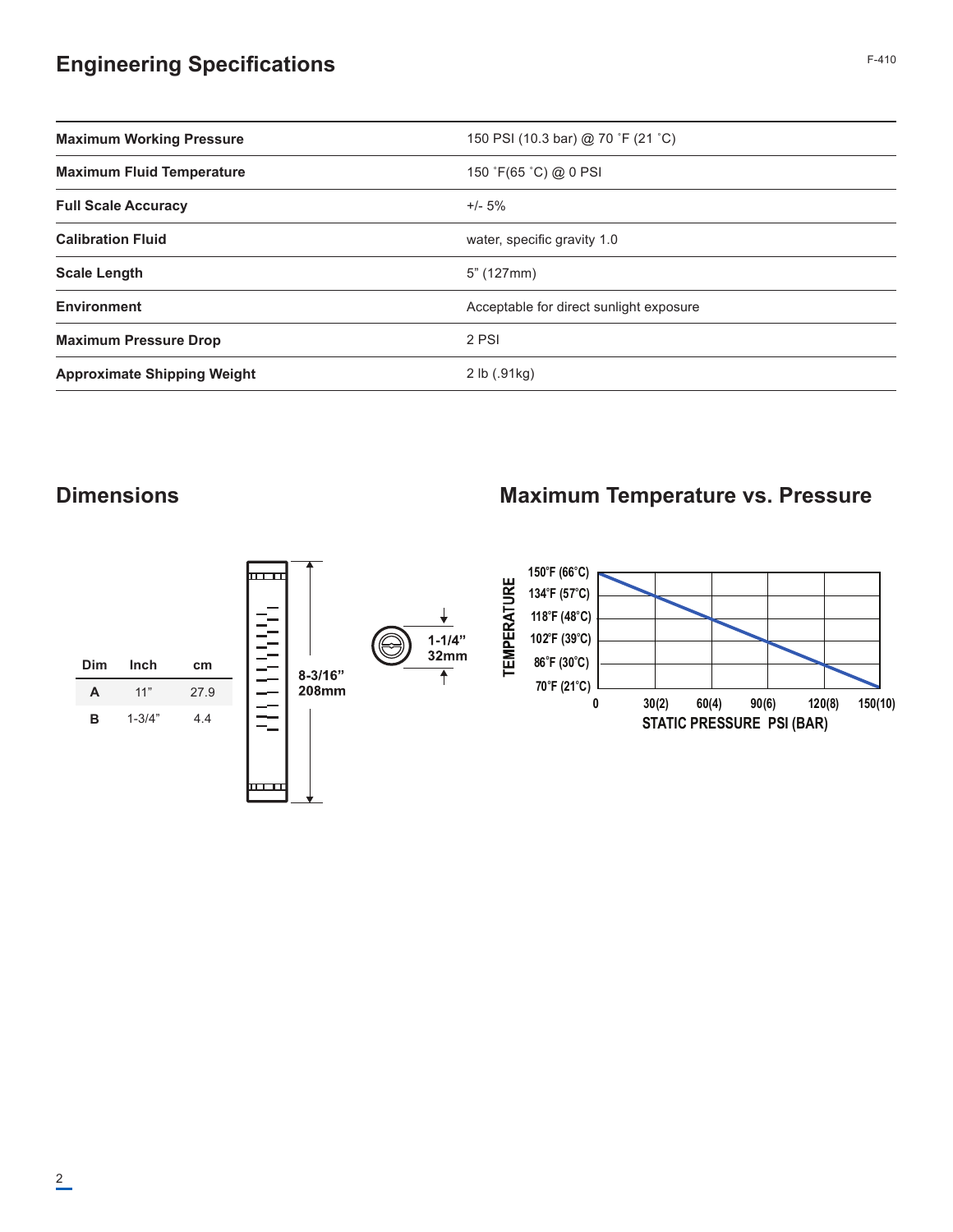# **Materials of Construction**

| <b>Wetted Components:</b> |                   |  |
|---------------------------|-------------------|--|
| <b>Meter Body</b>         | Cast acrylic body |  |
| <b>Adapters</b>           | Polypropylene     |  |
| <b>Guide Rod Holder</b>   | Polypropylene     |  |
| <b>O-ring Seals</b>       | <b>FKM</b>        |  |
| <b>Float</b>              | 316ss or PVC      |  |
| <b>Guide Rod</b>          | 316ss             |  |

# **Output Specifications**

| <b>Model</b> |            | <b>Dual Scale Range</b> |              | <b>Adapter</b>  |                       |
|--------------|------------|-------------------------|--------------|-----------------|-----------------------|
|              | <b>GPM</b> | <b>LPM</b>              | <b>F/NPT</b> | <b>Material</b> | <b>Float Material</b> |
| F-40750LN-12 | 1 to $10$  | 4 to 38                 | 3/4"         | Polypropylene   | 316ss                 |
| F-40750LN-16 | 1 to $10$  | 4 to 38                 | 1"           | Polypropylene   | 316ss                 |
| F-41000LN-12 | 2 to 20    | 8 to 80                 | 3/4"         | Polypropylene   | 316ss                 |
| F-41000LN-16 | 2 to 20    | 8 to 80                 | 1"           | Polypropylene   | 316ss                 |